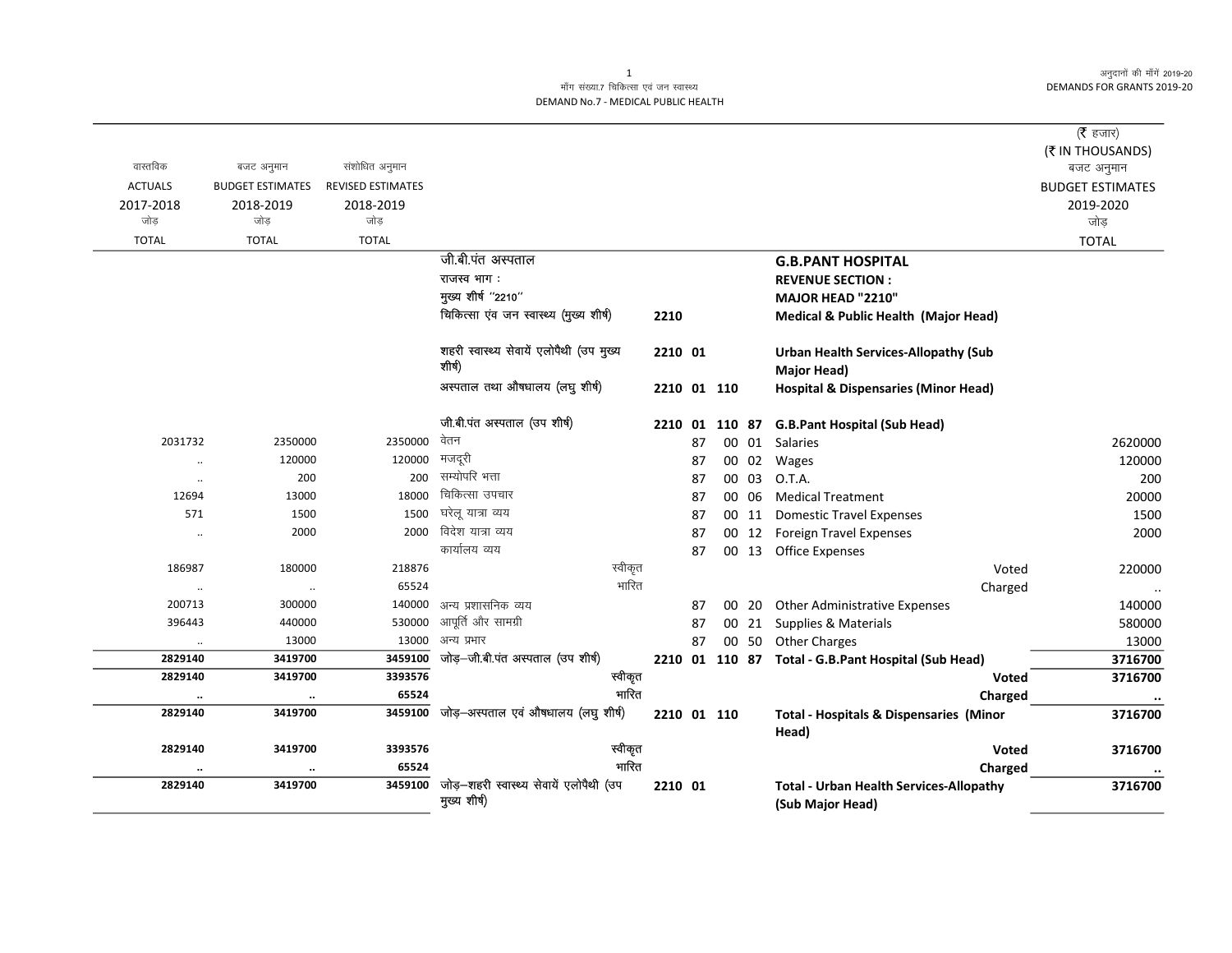# माँग संख्या.7 चिकित्सा एवं जन स्वास्थ्य DEMAND No.7 - MEDICAL PUBLIC HEALTH

|                               |                         |                          |                                                   |                |    |        |       |                                                          | ( $\bar{\tau}$ हजार)    |
|-------------------------------|-------------------------|--------------------------|---------------------------------------------------|----------------|----|--------|-------|----------------------------------------------------------|-------------------------|
|                               |                         |                          |                                                   |                |    |        |       |                                                          | (₹ IN THOUSANDS)        |
| वास्तविक                      | बजट अनुमान              | संशोधित अनुमान           |                                                   |                |    |        |       |                                                          | बजट अनुमान              |
| <b>ACTUALS</b>                | <b>BUDGET ESTIMATES</b> | <b>REVISED ESTIMATES</b> |                                                   |                |    |        |       |                                                          | <b>BUDGET ESTIMATES</b> |
| 2017-2018                     | 2018-2019               | 2018-2019                |                                                   |                |    |        |       |                                                          | 2019-2020               |
| जोड                           | जोड                     | जोड                      |                                                   |                |    |        |       |                                                          | जोड़                    |
| <b>TOTAL</b>                  | <b>TOTAL</b>            | <b>TOTAL</b>             |                                                   |                |    |        |       |                                                          | <b>TOTAL</b>            |
| 2829140                       | 3419700                 | 3393576                  | स्वीकृत                                           |                |    |        |       | Voted                                                    | 3716700                 |
|                               | $\ddotsc$               | 65524                    | भारित                                             |                |    |        |       | Charged                                                  |                         |
|                               |                         |                          | सार्वजनिक स्वास्थ्य (उप मुख्य शीर्ष)              | 2210 06        |    |        |       | <b>Public Health (Sub Major Head)</b>                    |                         |
|                               |                         |                          | बिमारी से बचाव एंव नियंत्रण (लघु शीर्ष)           | 2210 06 101    |    |        |       | Prevention and control of diseases (Minor                |                         |
|                               |                         |                          |                                                   |                |    |        |       | Head)                                                    |                         |
|                               |                         |                          | सी.टी.स्केन तथा एम.आर. आई. इकाई                   | 2210 06 101 48 |    |        |       | 24 hours emergency services including C.T.               |                         |
|                               |                         |                          | सहित 24 घंटे आपातकालीन सेवायें (उप<br>शीर्ष)      |                |    |        |       | scan and MRI unit (Sub Head)                             |                         |
|                               |                         |                          |                                                   |                |    |        |       |                                                          |                         |
| $\cdot\cdot$                  | 4000                    | 2000                     | लघु कार्य                                         |                | 48 | 00     | 27    | <b>Minor Works</b>                                       | 4000                    |
| 1947                          | 1000                    | 500                      | अन्य प्रभार                                       |                | 48 |        | 00 50 | <b>Other Charges</b>                                     | 1000                    |
| 1947                          | 5000                    | 2500                     | जोड़–सी.टी.स्केन तथा एम.आर. आई.                   | 2210 06 101 48 |    |        |       | Total - 24 hours emergency services                      | 5000                    |
|                               |                         |                          | इकाई सहित 24 घंटे आपातकालीन सेवायें<br>(उप शीर्ष) |                |    |        |       | including C.T. scan and MRI unit (Sub Head)              |                         |
|                               |                         |                          | जैव चिकित्सा अवशिष्ट प्रबंघन (उप शीर्ष)           | 2210 06 101 44 |    |        |       | <b>Bio Medical Waste Management (Sub</b>                 |                         |
|                               |                         |                          |                                                   |                |    |        |       | Head)                                                    |                         |
| 3442                          | 5200                    | 9700                     | आपूर्ति और सामग्री                                |                | 44 |        | 00 21 | Supplies & Materials                                     | 10800                   |
| $\cdot\cdot$                  | 300                     | 300                      | लघु कार्य                                         |                | 44 |        | 00 27 | <b>Minor Works</b>                                       | 200                     |
| 3442                          | 5500                    | 10000                    | जोड़-जैव चिकित्सा अवशिष्ट प्रबंघन (उप<br>शीर्ष)   | 2210 06        |    | 101 44 |       | <b>Total - Bio Medical Waste Management</b>              | 11000                   |
|                               |                         |                          | विशिष्ट व्यक्ति देख रेख केन्द्र तथा रेड           |                |    |        |       | (Sub Head)                                               |                         |
|                               |                         |                          | एलर्ट विभाग (उप शीर्ष)                            |                |    |        |       | 2210 06 101 38 VIP care centre and Red alert deptt. (Sub |                         |
| 251                           | 2000                    | 1000                     | कार्यालय व्यय                                     |                | 38 |        | 00 13 | Head)<br><b>Office Expenses</b>                          | 2000                    |
| 251                           | 2000                    | 1000                     | जोड़-विशिष्ट व्यक्ति देख रेख केन्द्र तथा          | 2210 06 101 38 |    |        |       | Total - VIP care centre and Red alert                    | 2000                    |
|                               |                         |                          | रेड एलर्ट विभाग (उप शीर्ष)                        |                |    |        |       | deptt. (Sub Head)                                        |                         |
|                               |                         |                          | यकृत प्रत्यारोपण इकाई (उप शीर्ष)                  | 2210           | 06 | 101 37 |       | Liver transplantation unit (Sub Head)                    |                         |
|                               | 3000                    | 3000                     | अन्य प्रशासनिक व्यय                               |                | 37 |        | 00 20 | Other Administrative Expenses                            | 3000                    |
| $\cdot\cdot$<br>12583         | 15000                   | 22000                    | आपूर्ति और सामग्री                                |                | 37 |        | 00 21 | Supplies & Materials                                     | 28000                   |
| $\ddot{\phantom{0}}$          | 3000                    | 3000                     | लघु कार्य                                         |                | 37 |        | 00 27 | Minor Works                                              | 2000                    |
|                               | 2000                    | 2000                     | अन्य प्रभार                                       |                | 37 |        | 00 50 | <b>Other Charges</b>                                     | 2000                    |
| $\ddot{\phantom{0}}$<br>12583 | 23000                   | 30000                    | जोड़–यकृत प्रत्यारोपण इकाई (उप शीर्ष)             | 2210           | 06 | 101 37 |       | Total - Liver transplantation unit (Sub                  | 35000                   |
|                               |                         |                          |                                                   |                |    |        |       | Head)                                                    |                         |
|                               |                         |                          |                                                   |                |    |        |       |                                                          |                         |

2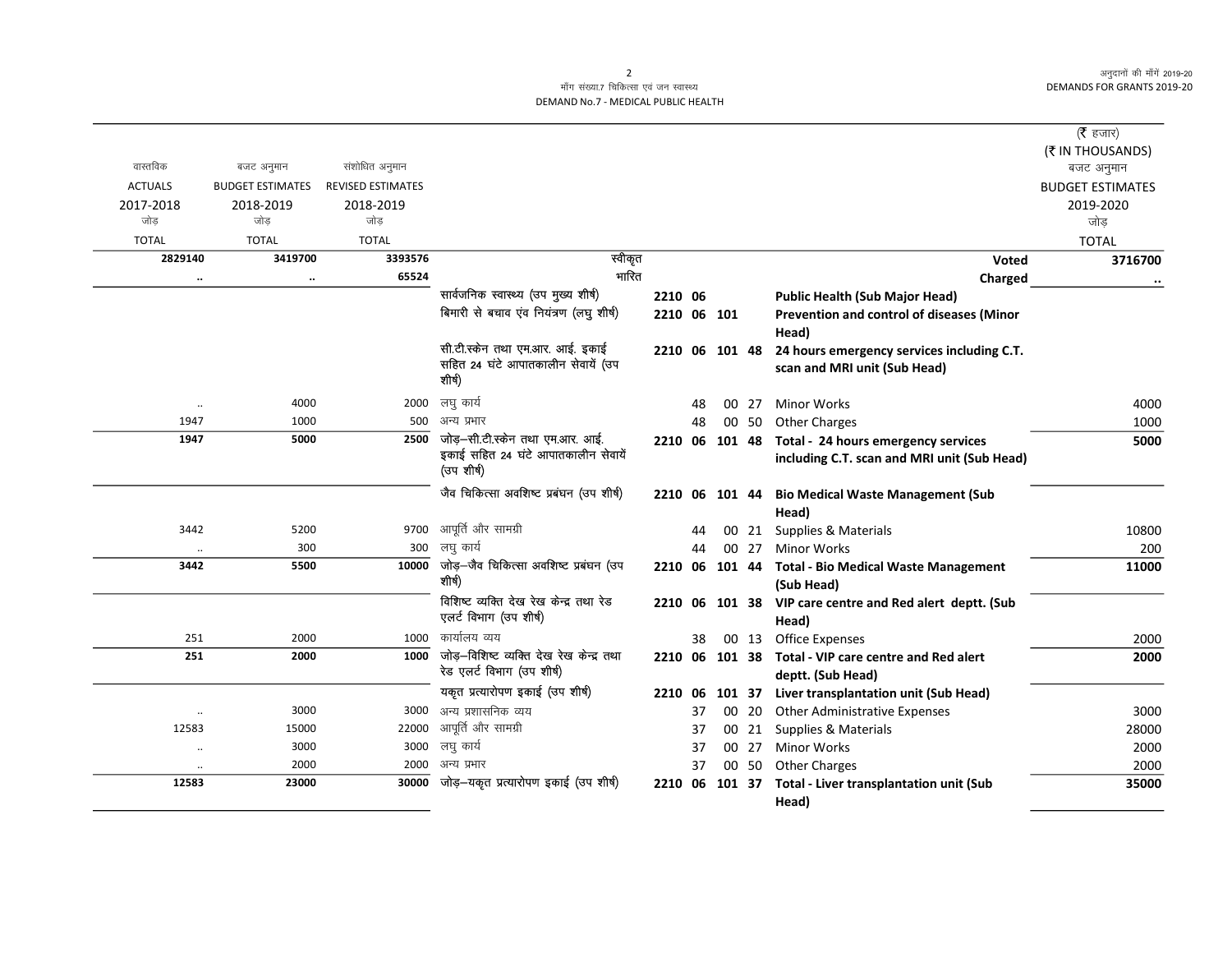# माँग संख्या.7 चिकित्सा एवं जन स्वास्थ्य DEMAND No.7 - MEDICAL PUBLIC HEALTH

| वास्तविक       | बजट अनुमान              | संशोधित अनुमान           |                                                 |             |    |     |    |                                                                   | (रै हजार)<br>(₹ IN THOUSANDS)<br>बजट अनुमान |
|----------------|-------------------------|--------------------------|-------------------------------------------------|-------------|----|-----|----|-------------------------------------------------------------------|---------------------------------------------|
| <b>ACTUALS</b> | <b>BUDGET ESTIMATES</b> | <b>REVISED ESTIMATES</b> |                                                 |             |    |     |    |                                                                   | <b>BUDGET ESTIMATES</b>                     |
| 2017-2018      | 2018-2019               | 2018-2019                |                                                 |             |    |     |    |                                                                   | 2019-2020                                   |
| जोड            | जोड                     | जोड                      |                                                 |             |    |     |    |                                                                   | जोड                                         |
| <b>TOTAL</b>   | <b>TOTAL</b>            | <b>TOTAL</b>             |                                                 |             |    |     |    |                                                                   | <b>TOTAL</b>                                |
|                |                         |                          | टेली चिकित्सा सुविधा (उप शीर्ष)                 | 2210 06     |    | 101 | 32 | <b>Tele-medicine Facility (Sub Head)</b>                          |                                             |
|                |                         |                          | सूचना तकनीक                                     |             | 32 | 99  |    | <b>Information Technology</b>                                     |                                             |
| $\ldots$       | 22000                   | 10000                    | कार्यालय व्यय                                   |             | 32 | 99  | 13 | <b>Office Expenses</b>                                            | 12500                                       |
|                | 22000                   | 10000                    | जोड़-टेली चिकित्सा सुविधा (उप शीर्ष)            | 2210 06     |    | 101 | 32 | <b>Total - Tele-medicine Facility (Sub Head)</b>                  | 12500                                       |
| 18223          | 57500                   | 53500                    | जोड़-बिमारी से बचाव एंव नियंत्रण (लघु<br>शोर्ष) | 2210 01 110 |    |     |    | <b>Total - Prevention and control of diseases</b><br>(Minor Head) | 65500                                       |
| 18223          | 57500                   | 53500                    | जोड़-सार्वजनिक स्वास्थ्य (उप मुख्य शीर्ष)       | 2210 01     |    |     |    | <b>Total - Public Health (Sub Major Head)</b>                     | 65500                                       |
| 2847363        | 3477200                 | 3512600                  | जोड़—मुख्य शीर्ष "2210"                         | 2210        |    |     |    | <b>TOTAL - MAJOR HEAD"2210"</b>                                   | 3782200                                     |
| 2847363        | 3477200                 | 3447076                  | स्वीकृत                                         |             |    |     |    | <b>Voted</b>                                                      | 3782200                                     |
| $\ddotsc$      |                         | 65524                    | भारित                                           |             |    |     |    | Charged                                                           | $\cdot \cdot$                               |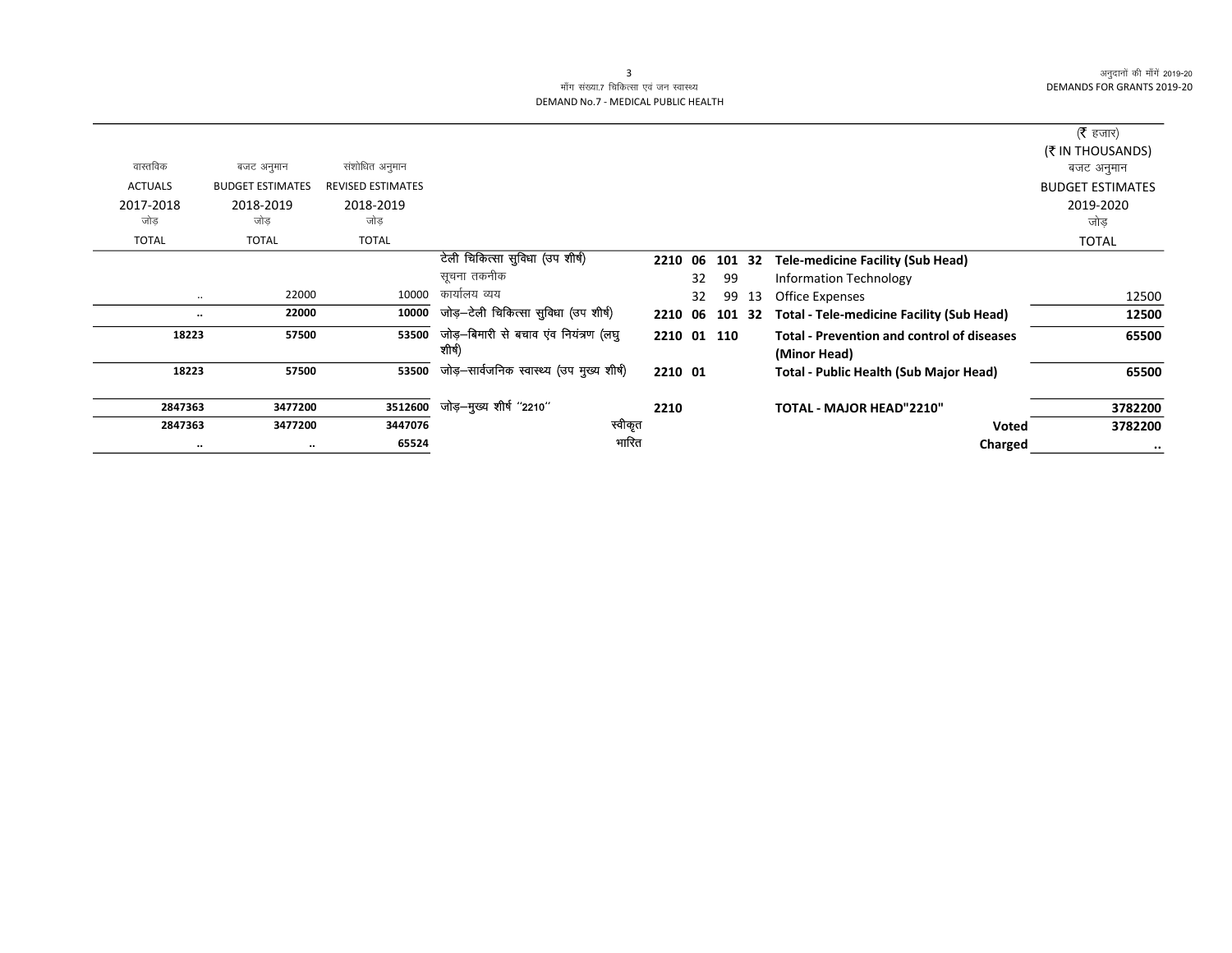$\overline{\phantom{0}}$ 

# माँग संख्या.7 चिकित्सा एवं जन स्वास्थ्य DEMAND No.7 - MEDICAL PUBLIC HEALTH

|                      |                         |                          |                                                            |         |    |                |       |                                                             | ( $\bar{\tau}$ हजार)<br>(₹ IN THOUSANDS) |
|----------------------|-------------------------|--------------------------|------------------------------------------------------------|---------|----|----------------|-------|-------------------------------------------------------------|------------------------------------------|
| वास्तविक             | बजट अनुमान              | संशोधित अनुमान           |                                                            |         |    |                |       |                                                             | बजट अनुमान                               |
| <b>ACTUALS</b>       | <b>BUDGET ESTIMATES</b> | <b>REVISED ESTIMATES</b> |                                                            |         |    |                |       |                                                             | <b>BUDGET ESTIMATES</b>                  |
| 2017-2018            | 2018-2019               | 2018-2019                |                                                            |         |    |                |       |                                                             | 2019-2020                                |
| जोड                  | जोड                     | जोड                      |                                                            |         |    |                |       |                                                             | जोड                                      |
| <b>TOTAL</b>         | <b>TOTAL</b>            | <b>TOTAL</b>             |                                                            |         |    |                |       |                                                             | <b>TOTAL</b>                             |
|                      |                         |                          | मुख्य शीर्ष "3454"                                         |         |    |                |       | MAJOR HEAD "3454"                                           |                                          |
|                      |                         |                          | जनगणना, सर्वेक्षण और आंकड़े (मुख्य शीर्ष)                  | 3454    |    |                |       | Census, Survey & Statistics (Major Head)                    |                                          |
|                      |                         |                          | सर्वेक्षण और आकड़े (उप मुख्य शीर्ष)                        | 3454 02 |    |                |       | <b>Surveys &amp; Statistics (Sub Major Head)</b>            |                                          |
|                      |                         |                          | अन्य व्यय (लघु शीर्ष)                                      |         |    | 3454 02 800    |       | <b>Other Expenditure (Minor Head)</b>                       |                                          |
|                      |                         |                          | जी.बी.पंत अस्पताल में ई.डी.पी. प्रकोष्ठ (उप<br>शीर्ष)      |         |    | 3454 02 800 95 |       | EDP Cell in G.B.Pant Hospital (Sub Head)                    |                                          |
|                      |                         |                          | सूचना तकनीक                                                |         | 95 | 99             |       | <b>Information Technology</b>                               |                                          |
| $\ddot{\phantom{0}}$ | 7500                    | 5000                     | कार्यालय व्यय                                              |         | 95 |                | 99 13 | <b>Office Expenses</b>                                      | 7500                                     |
| $\ddotsc$            | 7500                    | 5000                     | जोड़–जी.बी.पंत अस्पताल में ई.डी.पी.<br>प्रकोष्ठ (उप शीर्ष) |         |    | 3454 02 800 95 |       | Total - EDP Cell in G.B.Pant Hospital (Sub<br>Head)         | 7500                                     |
| $\ldots$             | 7500                    | 5000                     | जोड़-अन्य व्यय (लघु शीर्ष)                                 |         |    | 3454 02 800    |       | <b>Total - Other Expenditure (Minor Head)</b>               | 7500                                     |
| $\ddot{\phantom{a}}$ | 7500                    | 5000                     | जोड़-सर्वेक्षण और आकड़े (उप मुख्य शीर्ष)                   | 3454 02 |    |                |       | <b>Total - Surveys &amp; Statistics (Sub Major</b><br>Head) | 7500                                     |
| $\ddot{\phantom{a}}$ | 7500                    | 5000                     | जोड़-मुख्य शीर्ष "3454"                                    | 3454    |    |                |       | TOTAL - MAJOR HEAD"3454"                                    | 7500                                     |
| 2847363              | 3484700                 | 3517600                  | जोड़–राजस्व भाग                                            |         |    |                |       | <b>TOTAL - REVENUE SECTION</b>                              | 3789700                                  |
| 2847363              | 3484700                 | 3452076                  | स्वीकृत                                                    |         |    |                |       | Voted                                                       | 3789700                                  |
|                      | $\cdot\cdot$            | 65524                    | भारित                                                      |         |    |                |       | Charged                                                     |                                          |
|                      |                         |                          | पूंजी भाग :                                                |         |    |                |       | <b>CAPITAL SECTION:</b>                                     |                                          |
|                      |                         |                          | मुख्य शीर्ष "4210"                                         |         |    |                |       | MAJOR HEAD "4210"                                           |                                          |
|                      |                         |                          | चिकित्सा और जन स्वास्थ्य पर पूंजी                          | 4210    |    |                |       | <b>Capital Outlay on Medical and Public</b>                 |                                          |
|                      |                         |                          | परिव्यय (मुख्य शीर्ष)                                      |         |    |                |       | <b>Health (Major Head)</b>                                  |                                          |
|                      |                         |                          | शहरी स्वास्थ्य सेवायें -एलोपैथी (उप मुख्य                  | 4210 01 |    |                |       | <b>Urban Health Services-Allopathy (Sub</b>                 |                                          |
|                      |                         |                          | शीर्ष)                                                     |         |    |                |       | Major Head)                                                 |                                          |
|                      |                         |                          | अस्पताल एवं औषधालय (लघु शीर्ष)                             |         |    | 4210 01 110    |       | <b>Hospitals &amp; Dispensaries (Minor Head)</b>            |                                          |
|                      |                         |                          | जी.बी.पंत अस्पताल (उप शीर्ष)                               | 4210 01 |    |                |       | 110 96 G.B. Pant Hospital (Sub Head)                        |                                          |
| 379                  | 1700                    |                          | 1700 मोटर वाहन                                             |         | 96 |                |       | 00 51 Motor Vehicle                                         | 1000                                     |
|                      |                         |                          | मशीनरी तथा उपकरण                                           |         | 96 |                |       | 00 52 Machinery & Equipment                                 |                                          |
| 79853                | 98300                   | 92153                    | स्वीकृत                                                    |         |    |                |       | Voted                                                       | 99000                                    |
| $\cdot\cdot$         | $\cdot\cdot$            | 6147                     | भारित                                                      |         |    |                |       | Charged                                                     | $\cdot\cdot$                             |

4